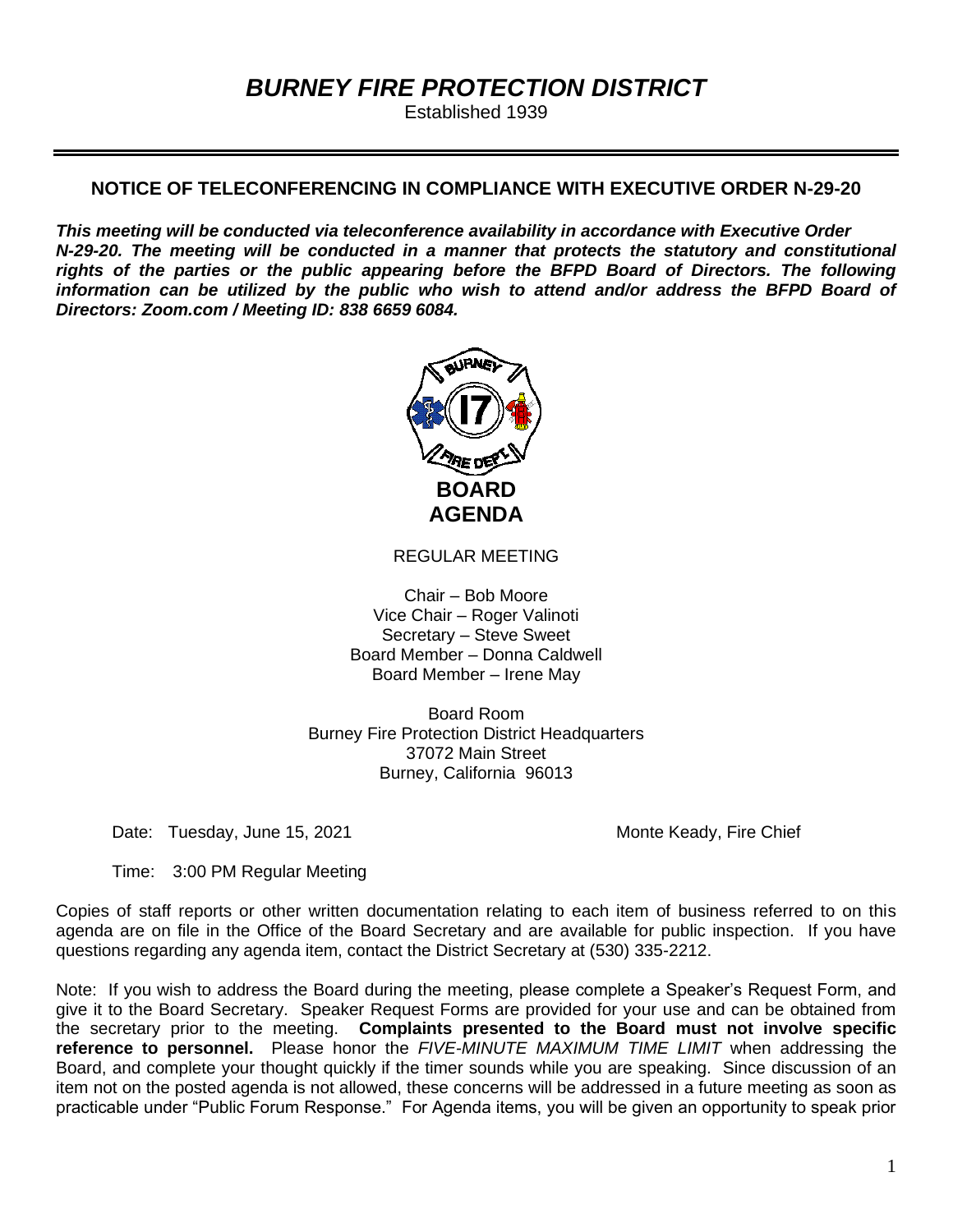to the Board completing its action. Please begin by stating your name and city of residence. If you wish to pass material to the Board, please hand it to the Board Secretary for distribution.

No boisterous conduct shall be permitted at any Board meeting. Persistence in boisterous conduct shall be grounds for summary termination, by the Chairperson, of the person's privilege of address.

No oral presentation shall include charges or complaints against any District employee, regardless of whether or not the employee is identified in the presentation by name or another reference, which tends to identify that employee. All charges or complaints against employees shall be submitted to the Board of Fire Commissioners under provisions contained in the Burney Fire Protection District Administrative Instruction.

Willful disruption of any of the meetings of the Board of Fire Commissioners shall not be permitted. If the Chairperson finds that there is, in fact, willful disruption of any meeting of the Board, he/she may order the room cleared and subsequently conduct the Board's business without the audience present except for duly accredited representatives of the news media, whom the Chairperson finds not to have participated in the disruption. After clearing the room, the Board may permit those persons, who in their opinion were not responsible for the willful disruption, to re-enter the meeting room.

### **BURNEY FIRE PROTECTION DISTRICT Board of Fire Commissioners Tuesday, June 15, 2021 3:00 PM Regular Meeting**

# **OPEN SESSION**

### **1. MEETING CALLED TO ORDER**

Chair Moore

## **2. FLAG SALUTE**

Chair Moore

### **3. ROLL CALL**

Bob Moore Roger Valinoti Steve Sweet Donna Caldwell Irene May

### **4**. **AGENDA APPROVAL**

### **5**. **ANNOUNCEMENTS**

None.

### **6. PRESENTATIONS**

None.